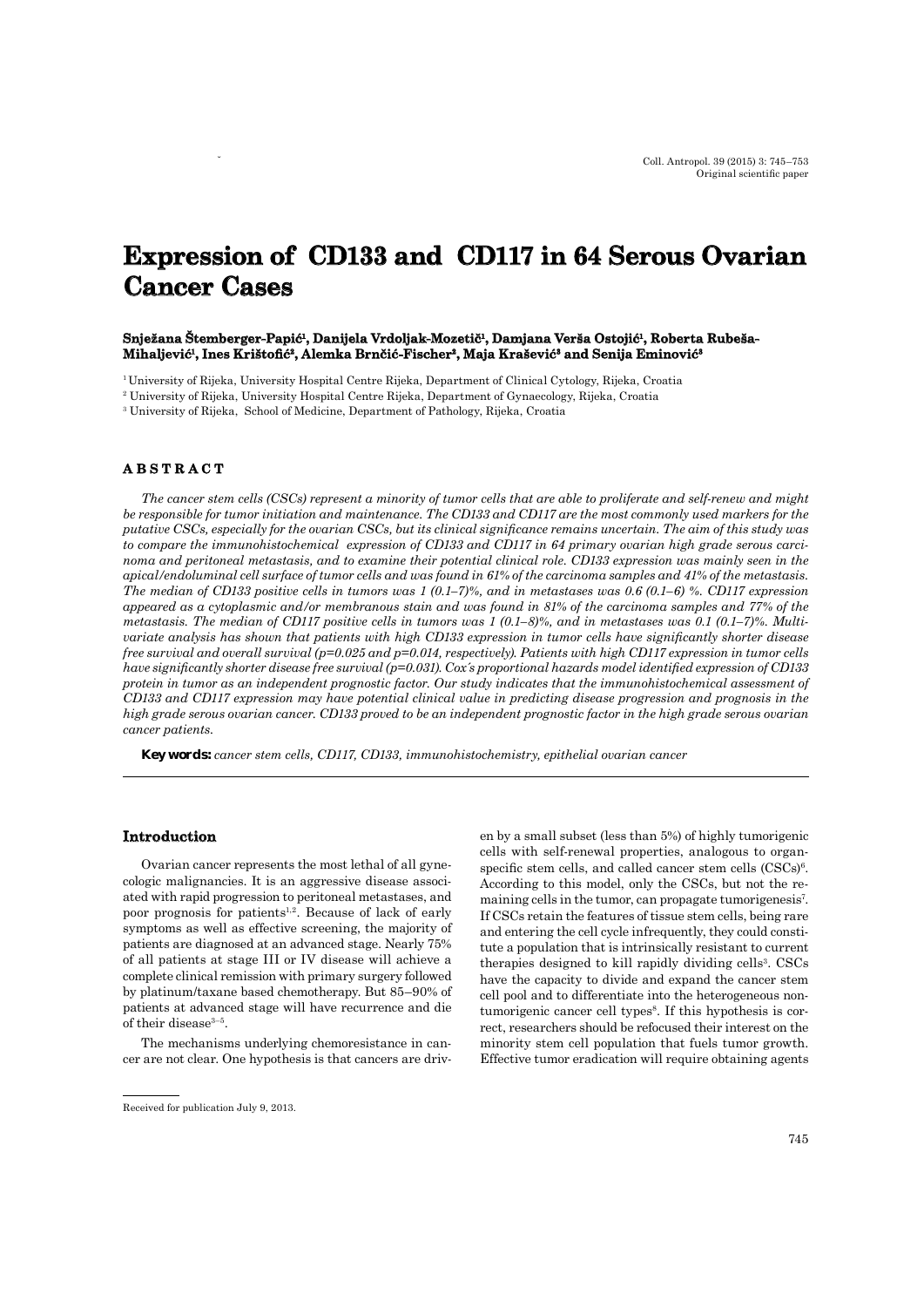that can target cancer stem cells while sparing normal  $stem$   $cells<sup>9</sup>$ .

Putative CSCs can be isolated based on either a surface marker or an intracellular enzyme activity and then assessed by a sphere-forming assay in non-adherent culture or by their ability to initiate new tumor growth when xenotransplanted into immunocompromised mice<sup>10</sup>. The most commonly used markers for CSCs are: ALDH,Bmi1 ,CD24,CD44,CD90,CD105,CD117,CD133,CD166, EpCAM,SP, but there is no apparent consensus about the "best marker" for any particular cancer $11$ .

Cancer stem cells were initially isolated from blood cancers12. Cells within solid tumors are less accessible and cell surface markers required to isolate such cells are difficult to identify $6$ . Over the past decade CSCs have been identified for various epithelial malignancies including cancers of the breast, lung, pancreas, colon and pros $tate^{7,13-17}$ . Cell surface antigen profile expression is defined by flow cytometry and immunohistochemistry techniques. Some studies investigated the clinical role of the immunohistochemically assessed CSCs; unfavorable prognostic role of high CSCs expression and connection with resistance to radiotherapy and chemotherapy have been recognized<sup>16,18–21</sup>. This assumes that high proportion of  $\text{CSCs}$ signifies a worse prognosis. A role for CSCs in propagating and maintaining metastasis has been proposed $^{22}$ . It is supposed that cell lines in the primary tumors and in the metastasis are derived from the same lineage of cancer stem cells $23$ .

There is still uncertainty relating to the identification of CSCs in ovarian cancer7 . The most commonly used markers are: CD44, CD117, CD133<sup>11,24-26</sup>. Bapat et al. first present the evidence that aggressiveness of human ovarian cancer may be a result of transformation and dysfunction of stem cells in the ovary<sup>1</sup>. The ovarian cancer-initiating cells are also isolated from human ovarian primary tumor tissues and showed up-regulation of the CD44 and CD11724,26,27. The CD133 positive cells were detected in ovarian cancer cell lines, in primary cancers and from ascitic fluid, also in serous and clear cell tumors<sup>25,28</sup>. Recently, Luo et al. demonstrated that human ovarian cancer cells with the CD117+ phenotype possess the unique properties of CSCs (self-renewal, differentiation, tumorigenic potential and chemoresistance)<sup>29</sup>.

CD133 is the human homologue of mouse prominin-1, a penta-membrane glycoprotein and a cell surface protein originally found on neuroepithelial stem cells in mice. It is a 120kD protein with five transmembrane domains and two large glycosylated extracellular loops<sup>30</sup>. The function in cancer stem cells has not been established, but it has been found to interact with cholesterol and may be involved in maintaining membrane topology and membrane lipid composition. Its expression has been shown to be restricted to plasma membrane protrusions in epithelial cells<sup>7</sup>. CD133+ phenotype was first used to identify and isolate brain tumor stem cells in malignant tumors and now it has been used to define the CSCs populations in diverse malignancies (lung, pancreas, liver, prostate, colorectal, gastric<sup>16,20,21,31,32</sup>). The CD133 antigen represents a useful molecule to select and enrich the population of ovarian tumor cells which have a higher clonogenic efficiency and proliferative potential<sup>33</sup>. Two splice variants of CD133, CD133/1(akaAC133) and CD133/2(akaAC141) recognize different glycosylated epitopes and most studies use CD133/1.

CD117 (c-kit proto-oncogene) is a 145 kD transmembrane receptor tyrosine kinase that binds stem cell factor (SCF) and is an important regulator of cell growth. The c-kit/SCF interaction is important for the survival and development of stem cells involved in hematopoiesis, in pancreas development and in melanogenesis, but also promotes tumor growth by promoting proliferation and protecting the tumor cell from death $14$ . The c-kit gene product is expressed in a variety of normal human tissue cell types, including breast epithelium, germ cells, melanocytes, immature myeloid cells, and mast cells. In ovarian cancer samples it was noticed that cells with 117+ phenotype possess properties of CSCs and chemoresistance1,24,29,34. Expression was common in mast cell disease, testicular germ cell tumors, endometrial carcinomas, thyroid carcinomas, small cell carcinomas, malignant melanomas, and ovarian epithelial carcinomas. C-kit positivity is a defining feature of gastrointestinal stromal tumors<sup>35</sup>.

Since CD133 and CD117 are the most commonly used markers for putative CSCs, especially for ovarian CSCs, we are decided to analyze immunohistochemically assessed expression of these two markers on the samples from high grade serous ovarian carcinoma and their peritoneal metastasis. Clinical significance of CD133 and CD117 expression is still uncertain, so we analyzed the possible correlation between these two markers and clinical factors, especially disease free survival and overall survival. To our knowledge, there are no existing studies that have compared the expression of the immunohistochemically assessed markers CD133 and CD117 in primary ovarian carcinomas and their peritoneal metastasis in association with potential clinical role.

#### **Patients and Methods atients**

#### *Patients´ data atients´*

The study included 64 patients diagnosed with ovarian high grade serous carcinoma between January 1995 and January 2008 who underwent surgery and treatment in the University Hospital Centre Rijeka, Croatia. The study included a retrospective collection of archival samples and clinical information of the patients. The protocol was approved by Hospital Ethical Commission. All patients had advanced disease and were staged according to FIGO classification (International Federation of Gynecology and Obstetrics) as stage III or IV. All patients underwent primary surgery which included total abdominal hysterectomy with bilateral salpingoophorectomy, omentectomy, pelvic and paraaortic lymphadenectomy and multiple peritoneal biopsies, followed by chemotherapy. Patients´ records were reviewed and clinical characteristics as well as follow-up data were noted. All histopathological samples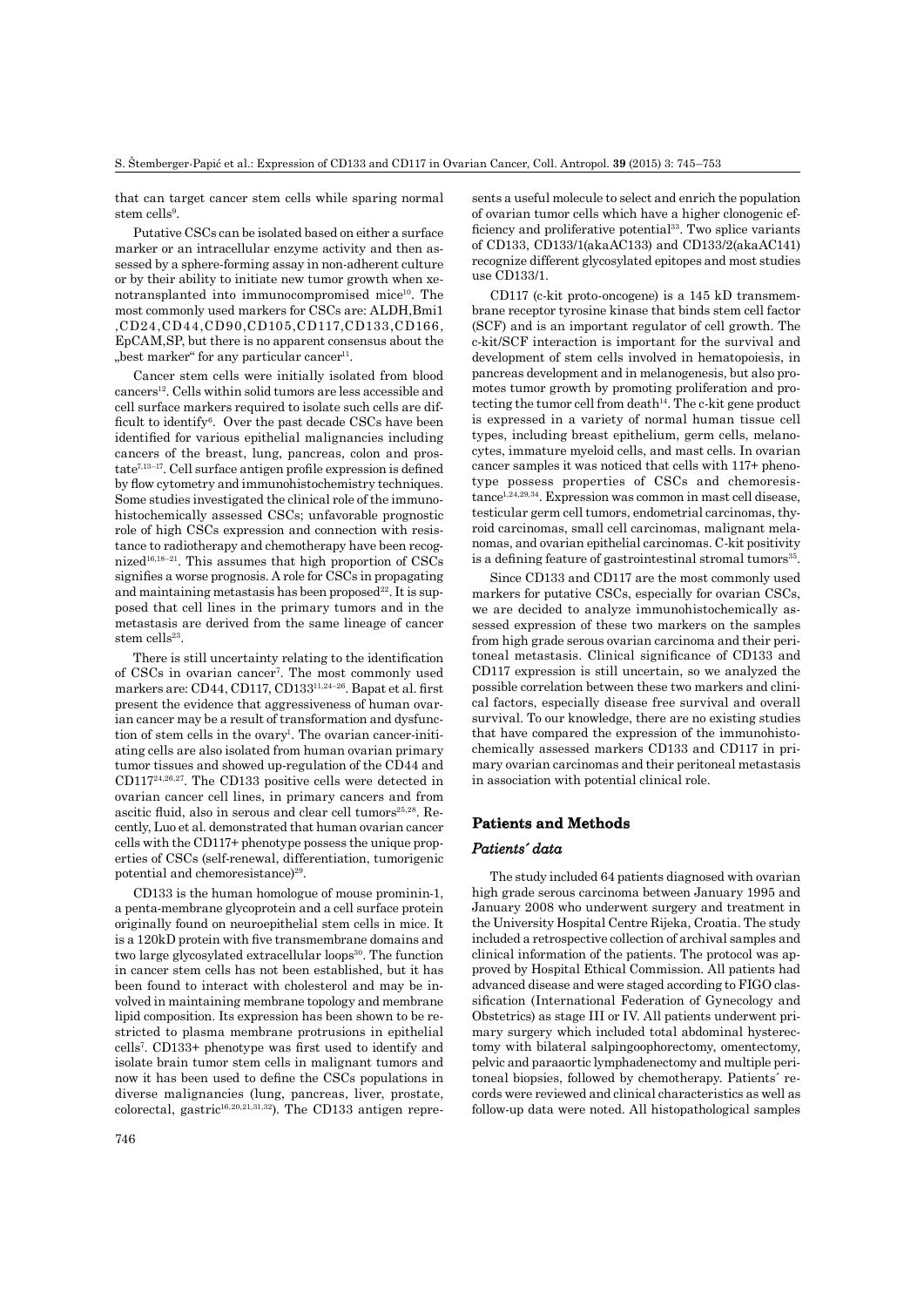are reclassified according to latest two-tier grading system of serous ovarian cancer<sup>4</sup>. The primary ovarian high grade serous cancer samples and their peritoneal metastasis samples were analyzed. Response to treatment was grouped into two categories. Complete and partial response (reduction of the tumor and/or reduction of the CA 125 serum level below 35 U/ml) were grouped together and classifies as »Yes« (responders), cases with stabilization of disease (weak response and satisfactory general condition) or progression were classifies as »No« (non-responders).

### *Immunohistchemistry mmunohistchemistry*

Formalin-fixed, paraffin-embedded specimens from 64 patients with serous high grade ovarian carcinoma were analyzed at the Department of Pathology, School of Medicine University of Rijeka, Croatia. Tissue sections of primary tumors and their peritoneal metastases were imunohistochemically examined for CD133 and CD117 expression.

Immunohistochemical staining for CD133 and CD117 protein was done on  $4 \mu m$  sections from formalin-fixed, paraffin-embedded tissues placed on coated glass slides. After they were deparaffinised in xylene and rehydrated conventionally, antigen retrieval was performed by incubation in a pressurized heating chamber at 125°C for 30 seconds in TrisEDTA buffer (pH9). For CD133 protein slides were incubated with primary antibody (monoclonalmouse, clone AC133; Milteny Biotec, Germany) diluted 1:50 and incubated overnight at 4°C. For CD117 protein slides were incubated with primary antibody (polyclonal antibody, C-19, c-Kit; Santa Cruz Biotechnology, Santa Cruz, CA) diluted 1:200 and incubated overnight at 4°C. After 30 minutes incubation with secondary antibody (Envision), 10 minutes incubation with DAB+chromogen was performed.

Immunohistochemical stained slides for CD133 and CD117 expression were independently analyzed by two investigators who were blinded to clinical data. The positive stained cells were counted in ten random and nonoverlapping fields at high magnification  $(x200)$ . The results were expressed as the percentage of total number of nuclei counted in the same fields<sup>28,36</sup>. For analysis of progression and survival patients were divided into three groups of CD133 and CD117 status: negative (0% of positive tumor cells), 0.1–0.9% (of positive tumor cells), and >0.9% (of positive tumor cells).

### *Statistical analysis tatistical*

Statistical analysis of data was performed using Statistica for Windows, release 11.0 (StatSoft, Inc., Tulsa, OK). To analyze the distribution of all cases according to clinico-pathological characteristics was used ?2 test or ttest for proportions. ?<sup>2</sup> test was used to comparison the difference in distribution of cases CD133 and CD117 expression in tumor and metastasis according to clinicopathological characteristics. Disease free survival was

calculated from the date of treatment to the date of progression (biochemical or clinical relapse or partial response) and Overall survival was calculated from the date of treatment to the date of death or the date of last seen. The normality of the distribution of the disease free survival and overall survival, as the expression of examined markers, were checked by Kolmogorov-Smirnov test. The data were presented by median  $(5<sup>th</sup>-95<sup>th</sup>$  percentile boundaries). The Kaplan-Meier method was used to analyze survival (and recidive probability) and the long-rank test was used to estimate differences in survival (and recidive probability). Prognostic factors were examined by Cox's proportional-hazards regression. All statistical values were considered significant at the  $p$  level of  $\leq 0.05$ .

### **Results**

## *Patient characteristics atient*

Median age of patients was 58.2 (40.1–72.1) years, range 31.9–79.9. Clinico-pathological characteristics of the patients are summarized in Table 1. Significantly more patients was under  $65$  years old ( $p=0.004$ ). Significance was noticed in response to treatment and recurrence of the disease ( $p<0.001$ ). Nearly 69% of all the patients

| <b>TABLE 1</b>                                |  |  |  |  |  |  |
|-----------------------------------------------|--|--|--|--|--|--|
| CLINICO-PATHOLOGICAL CHARACTERISTICS OF STUDY |  |  |  |  |  |  |
| <b>SAMPLE</b>                                 |  |  |  |  |  |  |

| Characteristics              | All $(N=64)$ | Statistics p |
|------------------------------|--------------|--------------|
|                              | N(%)         |              |
| Age                          |              |              |
| < 65                         | 44 (68.8)    |              |
| $\geq 65$                    | 20 (31.2)    | $0.004*$     |
| Residual tumor               |              |              |
| Absent                       | 18 (28.2)    |              |
| < 1 cm                       | 23 (35.9)    |              |
| $\geq1$ cm                   | 23 (35.9)    | 0.678        |
| Lymph node status            |              |              |
| Negative                     | 19 (29.7)    |              |
| Positive                     | 29 (45.3)    |              |
| n.a.                         | 16(25.0)     | 0.538        |
| Response to treatment        |              |              |
| Yes                          | 44 (68.8)    |              |
| No                           | 15(23.4)     |              |
| n.a.                         | 5(7.8)       | $< 0.001$ *  |
| Recurrence of the<br>disease |              |              |
| Yes                          | 57 (89.1)    |              |
| No                           | 7(10.9)      | $< 0.001$ *  |

\* indicated statistical significance

n.a.– not available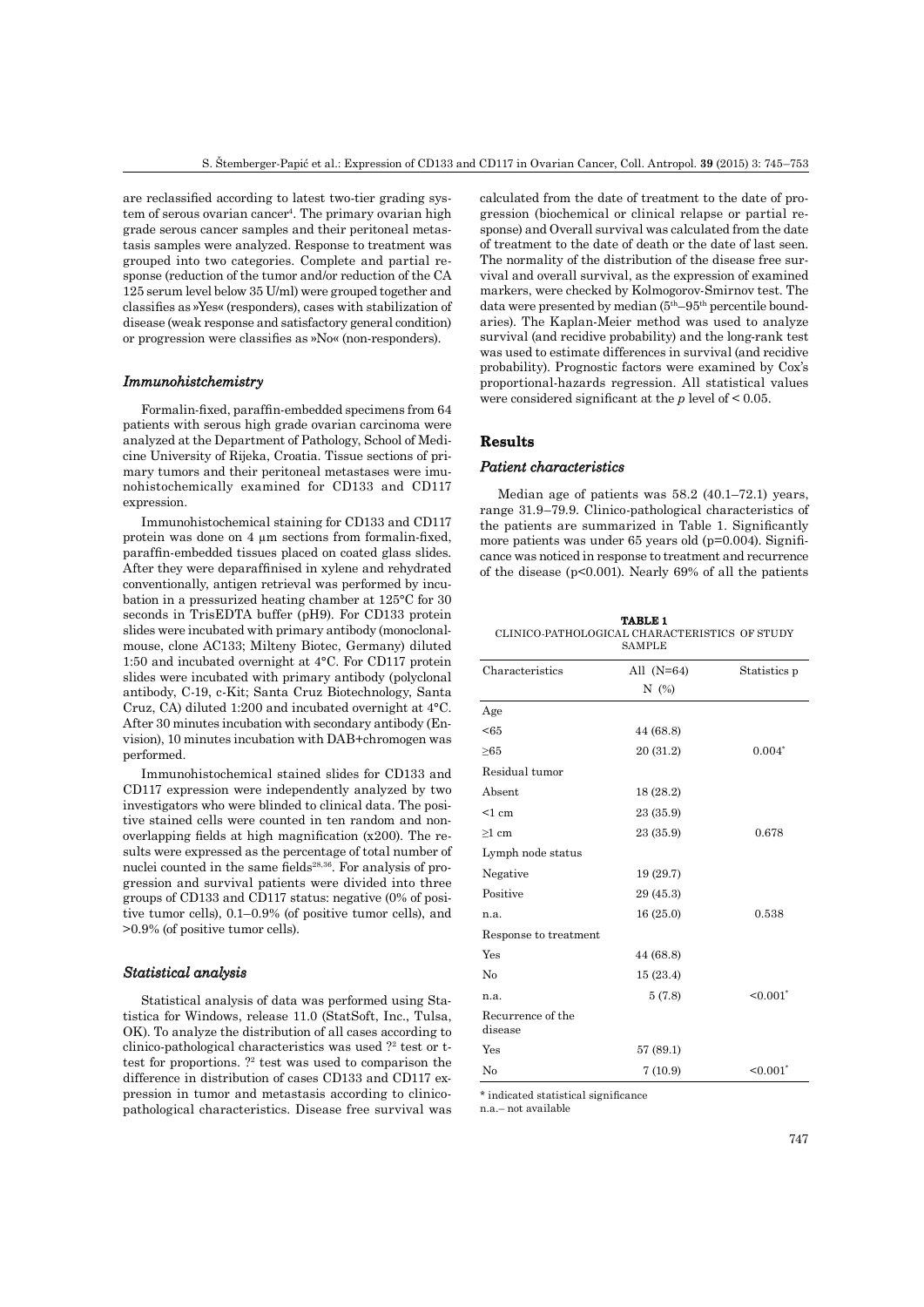had a good response to treatment, but recurrence of the disease was noticed in 89% of them.

## *CD133 expression protein in high grade serous ovarian cancer and peritoneal metastasis varian cancer*

CD133 expression was evaluated in a series of 64 high grade serous ovarian carcinoma and their peritoneal metastasis. Expression was mainly seen in the apical/endoluminal cell surface of tumor cells surrounding a lumen (Figure 1a and c). Cytoplasmic CD133 staining was seen in less than 1% of the solidly arranged tumor cells (but not in all positive cases) (Figure 1b). In some positive cases we noticed strongly stained debris in the lumina of the glands lined by malignant epithelium. Tumor samples were positive for CD133 in thirty nine cases (61%), while metastases were positive in twenty six cases (41%). The median of CD133 positive cells in tumors was 1 (0.1–7)%, range 0.1–9%, and in metastases was 0.6 (0.1–6)%, range 0.1–9%. Although we noticed a more positive cases in tumor samples, the difference was not statistically significant (p>0.05). However, this result has shown a certain trend toward significance.

 Comparing all clinico-pathological characteristics and the frequency of CD133 positive tumors and CD133 positive metastases, we don't reach statistical significance (all p>0.05, Table 2).

CD133 expression in tumor and metastasis was classified into three levels: negative  $(0\%)$ , 0.1–0.9%, and more than 0.9%. Distribution of CD133 status is shown in Figure 2. We have noticed that percentage of negative cells are higher in metastasis than in primary tumors, in the group of 0.1–0.9% distribution is similar, and in group of higher positivity we have noticed more positive cells in tumor samples. The difference is significant  $(?^{2}=10.13,$ p=0.006).

## *CD117 expression protein in high grade serous ovarian cancer and peritoneal metastasis*

CD117 positive stain appeared as a cytoplasmic and/or membranous stain (Figure 1d). Nonspecific background staining of tumor stroma or adjacent ovarian parenchyma was not encountered. Tumor samples were positive in fifty two  $(81%)$  cases, while metastases were positive in forty nine (77%) cases (Table 2). Although we have noticed



*Figure 1. Immunoreaction in the high grade serous ovarian cancer and metastasis. a) High CD133 expression in the high grade serous ovarian cancer (at the apical/endoluminal part of tumor cells). Magnifi cationx200. b) CD133 positive reaction in the cytoplasm of the single tumor cells. Magnificationx400. c) Low CD133 expression in the peritoneal metastasis (at the apical/ endoluminal part of tumor cells) Magnificationx200. d) CD117 positive expression in the primary serous high grade ovarian cancer (cytoplasmic and/or membranous stain). Magnificationx200.*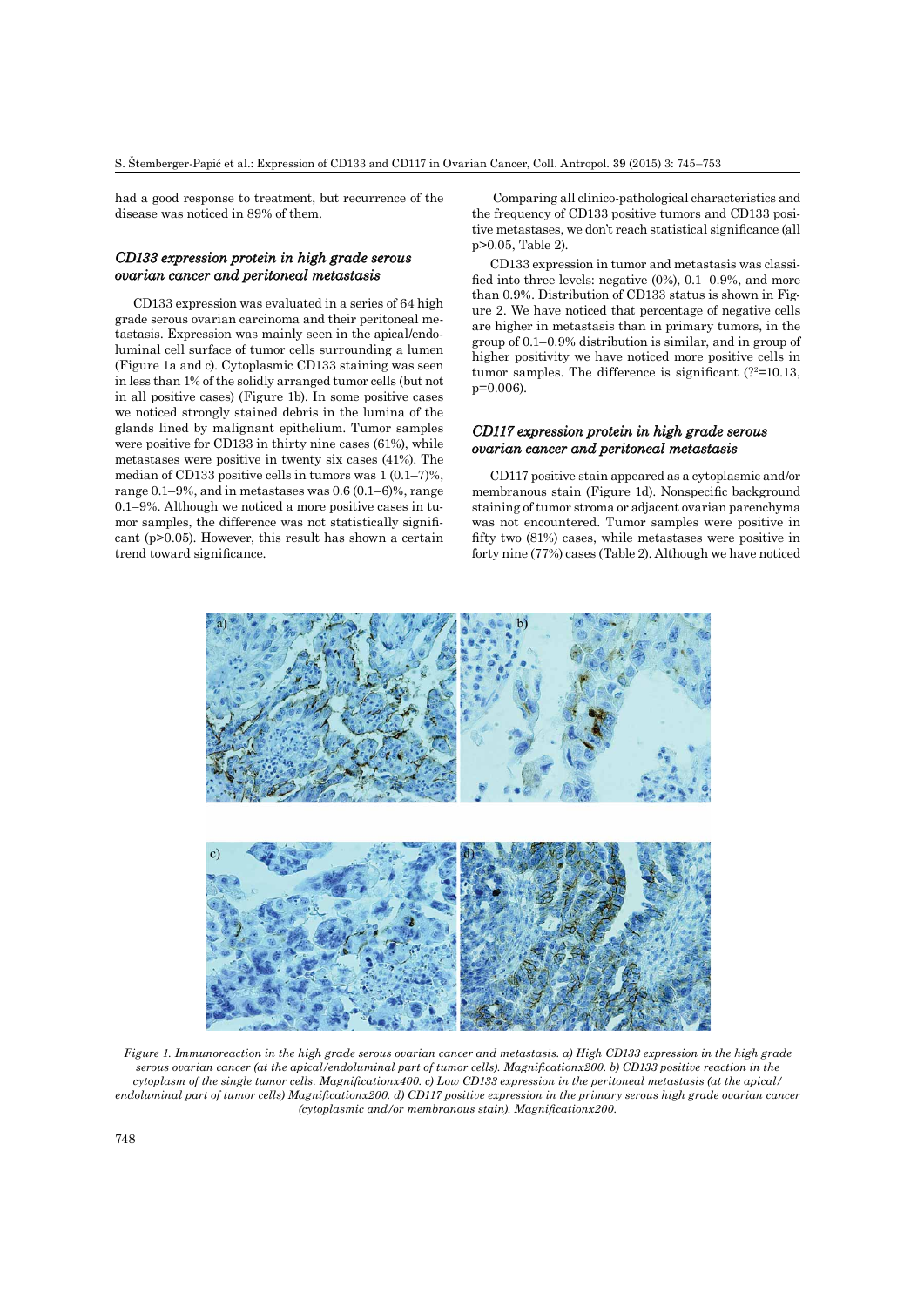#### **TABLE 2**

COMPARISON OF THE CD133 AND CD117 POSITIVITY IN TUMOR AND IN METASTASIS ACCORDING TO CLINICO-PATHOLOGICAL CHARACTERISTICS

| Characteristics       |                                 | Positive CD133                       | Positive CD117      |                                 |                                      |                     |
|-----------------------|---------------------------------|--------------------------------------|---------------------|---------------------------------|--------------------------------------|---------------------|
|                       | Expression in<br>tumor $(n=39)$ | Expression in<br>metastasis $(n=26)$ | $\mathrm{c}^2$<br>p | Expression in<br>tumor $(n=52)$ | Expression in<br>metastasis $(n=49)$ | $\mathbf{C}^2$<br>p |
|                       | N $(\%)$                        | $N$ (%)                              |                     | $N$ (%)                         | N $(\%)$                             |                     |
| Age                   |                                 |                                      |                     |                                 |                                      |                     |
| < 65                  | 26 (66.7)                       | 15(57.7)                             | 0.22                | 33 (63.5)                       | 31(63.3)                             | 0.04                |
| ${\geq}65$            | 13(33.3)                        | 11(42.3)                             | 0.637               | 19(36.5)                        | 18(36.7)                             | 0.852               |
| Residual tumor        |                                 |                                      |                     |                                 |                                      |                     |
| Absent                | 10(25.6)                        | 7(26.9)                              |                     | 13(25.0)                        | 11(22.4)                             |                     |
| $<1$ cm               | 13(33.3)                        | 7(26.9)                              | 0.31                | 18(34.6)                        | 19(38.8)                             | 0.21                |
| $\geq1$ cm            | 16(41.1)                        | 12(46.2)                             | 0.855               | 21 (40.4)                       | 19(38.8)                             | 0.903               |
| Lymph node<br>status  |                                 |                                      |                     |                                 |                                      |                     |
| n.a.                  | 11(28.2)                        | 8 (30.8)                             |                     | 15(28.9)                        | 13(26.5)                             |                     |
| Negative              | 13(33.3)                        | 10(38.4)                             | 0.09                | 14(26.9)                        | 11(22.5)                             | 0.17                |
| Positive              | 15(38.5)                        | 8 (30.8)                             | 0.763               | 23 (44.2)                       | 25(51.0)                             | 0.683               |
| Response to treatment |                                 |                                      |                     |                                 |                                      |                     |
| Yes                   | 22(56.4)                        | 12(46.1)                             | 0.32                | 28 (53.8)                       | 26 (53.1)                            | 0.04                |
| $\rm No$              | 17(43.6)                        | 14(53.9)                             | 0.574               | 24 (46.2)                       | 23 (46.9)                            | 0.842               |
| Recurrence            |                                 |                                      |                     |                                 |                                      |                     |
| Yes                   | 33 (84.6)                       | 22 (84.6)                            | 0.12                | 46 (88.5)                       | 43 (87.8)                            | 0.01                |
| No                    | 6(15.4)                         | 4(15.4)                              | 0.726               | 6(11.5)                         | 6(12.2)                              | 0.927               |

\* indicated statistical significance



*Figure 2. Distribution of the CD133 expression in tumor cells and in metastasis, ?2=10.13, p=0.006.*

a more positive cases in tumor samples, the difference was not statistically significant ( $p>0.05$ ). The median of CD117 positive cells in tumor samples was 1 (0.1–8)%, range 0.1– 22%, and in metastases was 0.1 (0.1–7)%, range 0.1–33%.

Comparing all clinico-pathological characteristics and the frequency of CD117 positive tumors and CD117 positive metastases, the result did not reach statistical significance (all  $p>0.05$ , Table 2).

CD117 expression in tumor and metastasis was classified in the same way as CD133. Distribution of CD117 status is shown in Figure 3. We have noticed that distribution of cells are similar considering three groups and location of positive cells, the significance was not reached  $(c^2=1.23, p=0.541).$ 

## *Prognostic impact of CD133 and CD117 expression*

We compare the disease free survival and the overall survival according to three levels of expression of CD133 and CD117 in tumor and in metastasis (Table 3; Figure 4,5,6). The median disease free survival, for all cases, was 11 (1–62) months, range 1–79 months. For CD133 higher positive tumors (>0.9% of positive tumor cells) disease free survival was significantly shorter comparing to CD133 negative tumors and CD133 less positive tumors (0.1– 0.9% of positive tumor cells) (p=0.025). The difference in disease free survival between CD133 positive and CD133 negative metastasis was not statstically significant  $(p=0.514)$ . For CD117 higher positive cases in tumor, disease free survival was significantly shorter comparing to CD117 negative and CD117 less positive tumor cases  $(p=0.031)$ . The difference in disease free survival between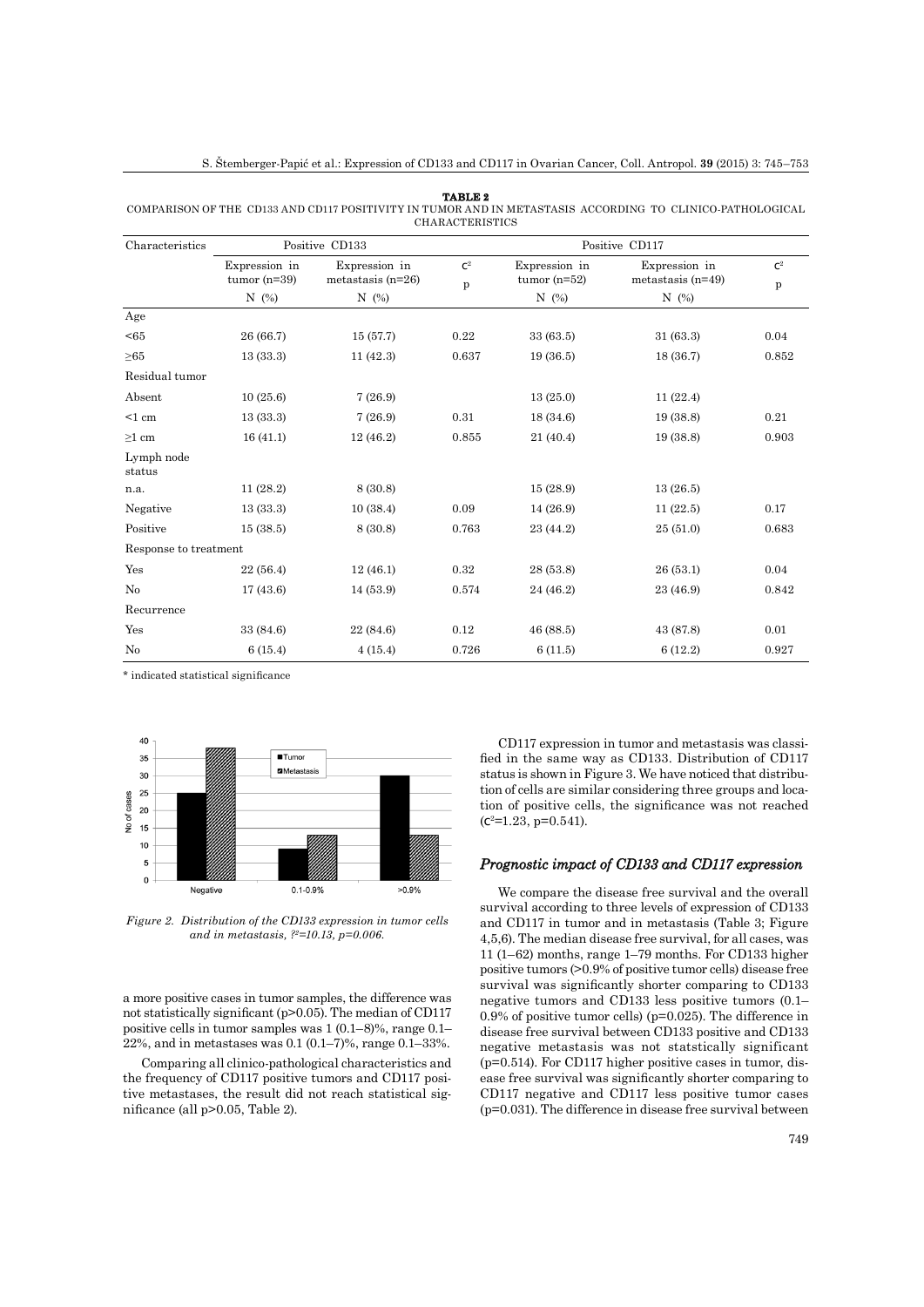S. Štemberger-Papić et al.: Expression of CD133 and CD117 in Ovarian Cancer, Coll. Antropol. **39** (2015) 3: 745–753



*Figure.3. Distribution of the CD117 expression in tumor cells and in metastasis, c2=1.23, p=0.541.*

CD117 positive and CD117 negative metastasis was not statstically significant ( $p=0.140$ ).

The median overall survival was 26 (1–73) months, range 1–96 months. For CD133 higher positive tumors the median overall survival was significantly shorter (19 months), comparing to CD133 negative and CD133 less positive cases (34 months and 27 months, respectively)  $(p=0.014)$ . There were no significant differences in overall survival according to CD133 status in metastases; the significance was not reached  $(P=0.190)$ . Also, there were no significant differences in overall survival according the CD117 status in tumor samples and in metastases  $(p=0.069$  and  $p=0.055$ , respectively).

Table 4. shows the results of Cox´s proportional hazards model. Comparing all clinico-pathological characteristics and examined proteins expression, the postoperative survival was significantly related to expression of CD133 in tumor ( $p=0.024$ ), response to treatment ( $p<0.001$ ), and recurrence of the disease ( $p$ < 0.001). We can identify expression of CD133 protein in tumor as independent prognostic factor calculated by multivariate analysis.

### **Discussion and Conclusion iscussion**

Our study examined the possible clinical role of the immunohistochemically assessed expression of two potential CSC markers, CD133 and CD117, on samples of high grade serous ovarian cancer and their peritoneal metastases. To our knowledge, there is no data available about similar research.

Ovarian cancers are extremely heterogeneous, and this may suggest that different populations of CSCs can be responsible for tumorigenicity in different histological subtypes, although it is possible that several markers are expressed by the same population of ovarian  $\text{CSCs}^{7,37}$ . So, we analyzed only high grade serous ovarian tumors for better correlation of the results. We can assume that same populations of the putative CSCs can express several different markers. Other authors considered that some overlap of the potential stem cell marker can occur<sup>25,28</sup>. CD133 positivity in the tumor and in the metastasis samples was

| TABLE 3                                             |  |  |  |  |
|-----------------------------------------------------|--|--|--|--|
| COMPARISON OF DISEASE FREE SURVIVAL/OVERALL         |  |  |  |  |
| SURVIVAL ACCORDING TO EXPRESSION OF CD133 AND CD117 |  |  |  |  |
| IN TUMOR(T) AND IN METASTASIS(M)                    |  |  |  |  |

|               |    | Disease free survival<br>/months  | Overall survival /<br>months      |  |  |
|---------------|----|-----------------------------------|-----------------------------------|--|--|
|               | N  | Median $(5th-95th)$<br>percentile | Median $(5th-95th)$<br>percentile |  |  |
| CD133 (T)     |    |                                   |                                   |  |  |
| negative      | 24 | $14(6-73)$                        | $34(10-90)$                       |  |  |
| $0.1 - 0.9\%$ | 7  | $12(1-25)$                        | $27(1 - 74)$                      |  |  |
| $>0.9\%$      | 27 | $9(1-25)$                         | $19(1 - 55)$                      |  |  |
| p             |    | $0.025*$                          | $0.014*$                          |  |  |
| CD133 (M)     |    |                                   |                                   |  |  |
| negative      | 35 | $12(1-73)$                        | $30(1-74)$                        |  |  |
| $0.1 - 0.9\%$ | 12 | $9(1-30)$                         | $16(1-65)$                        |  |  |
| $>0.9\%$      | 11 | $13(6-63)$                        | $23(9-90)$                        |  |  |
| p             |    | 0.514                             | 0.190                             |  |  |
| CD117 (T)     |    |                                   |                                   |  |  |
| negative      | 11 | $19(8-79)$                        | $36(9 - 96)$                      |  |  |
| $0.1 - 0.9\%$ | 21 | $12(7-60)$                        | $27(10-73)$                       |  |  |
| $>0.9\%$      | 26 | $9(1-30)$                         | $19(1 - 65)$                      |  |  |
| p             |    | $0.031*$                          | 0.069                             |  |  |
| CD117 (M)     |    |                                   |                                   |  |  |
| negative      | 14 | $13(7-79)$                        | $32(9-96)$                        |  |  |
| $0.1 - 0.9\%$ | 23 | $10(6-27)$                        | $23(10-74)$                       |  |  |
| $>0.9\%$      | 21 | $9(1-36)$                         | $18(1-64)$                        |  |  |
| p             |    | 0.140                             | 0.055                             |  |  |
|               |    |                                   |                                   |  |  |

\*indicated statistical significante difference



*Figure 4. Disease free survival curves according to status of CD133 (T) expression, p=0.025.*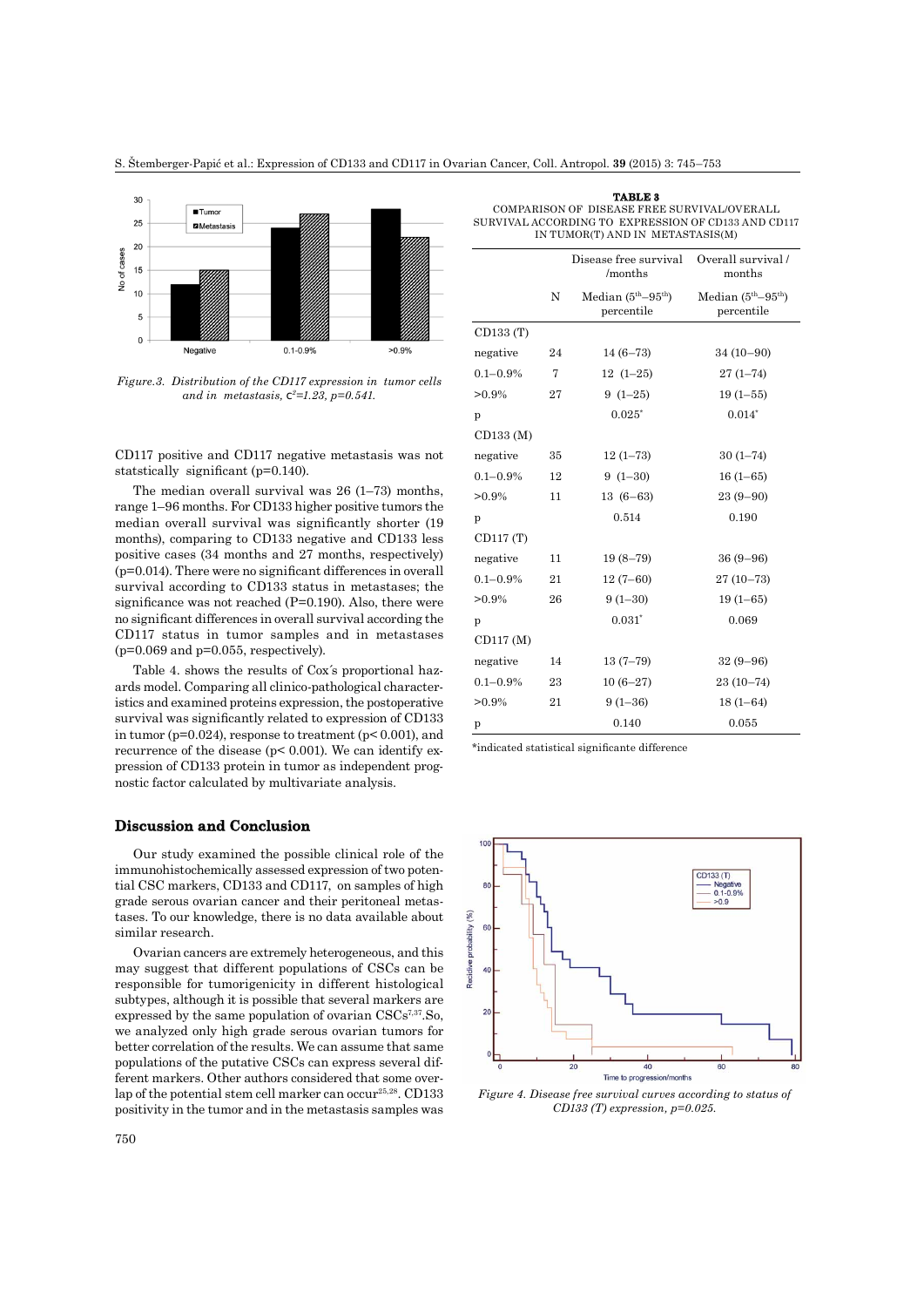

*Figure 5. Disease free survival curves according to status of CD117 (T) expression, p=0.031.*

seen mainly at the apical/endoluminal surface, and less than 1% of the positive malignant cells showed diffuse cytoplasmic pattern. Immunohistochemically determined CD133 positivity expressed at the apical/endoluminal surface was also noticed in samples from pancreatic ductal adenocarcinomas<sup>15</sup>, and ovarian carcinoma<sup>36</sup>, while Zhang et al. in ovarian cancer samples observed predominantly membrane/cytoplasmic expression<sup>18</sup>. CD117 positivity was noticed as a cytoplasmic and/or membranous stain in tumor and in metastasis samples. Our observation is consistent with data from the literature $27,29$ .

CD133 positivity was seen in the 61% of tumors. Maeda et al. presents a similar results  $(60\%)^{21}$ . In other studies authors noticed higher (80%)15,19, or lower number of positive cases  $(31\%)^{36,18}$ , so the rank of positivity in the literature is quite wide. CD117 positivity was noticed in our study in high number of tumors, 81%, and our results are similar to those obtained in the literature<sup>14,35</sup>. Some



*Figure 6. Overall survival curves according to status of CD133 (T) expression, p=0.014.*

authors noticed lower number of CD117 positive cases  $(40\% \text{ and } 52\%, \text{ respectively})^{27,29}.$ 

The CSCs provide a model of the cancer metastasis in which these cells are able to colonize, expand, and differentiate into heterogeneous tumor phenotypes similar to primary tumors<sup>38</sup>. Both, the primary tumors and the metastases would display similar genetic and expression profi les because both populations are supposedly derived from the same lineage of cancer stem cells $32$ . Our results are in the agreement with this hypothesis, because we have found expression of both markers in the samples from tumor and from metastasis. The number of CD133 positive cases was somewhat higher in tumor than in metastasis, but the difference was not statistically significant. The same results we obtanied for CD117. In the literature we did not find the data for the immunohistochemically assessed expression of the CD133 and CD117 for metastasis samples.

| <b>TABLE 4</b>                                                      |  |  |                                      |  |  |  |
|---------------------------------------------------------------------|--|--|--------------------------------------|--|--|--|
| MULTIVARIATE_ANALYSIS_ASSESING THE SURVIVAL WITH_PROGNOSTIC FACTORS |  |  |                                      |  |  |  |
|                                                                     |  |  | (COX PROPORTIONAL HAZARD REGRESSION) |  |  |  |

| Variables           | $\mathbf b$ | <b>SE</b> | Ρ              | HR   | 95% CI za HR  |
|---------------------|-------------|-----------|----------------|------|---------------|
| CD133(T)            | 0.337       | 0.106     | $0.024*$       | 1.33 | $1.03 - 1.98$ |
| CD133(M)            | 0.122       | 0.132     | 0.346          | 0.89 | $0.53 - 1.32$ |
| CD117(T)            | 0.039       | 0.113     | 0.716          | 1.04 | $0.84 - 1.27$ |
| CD117(M)            | 0.034       | 0.053     | 0.072          | 1.02 | $0.98 - 1.04$ |
| Residual tumor      | 0.118       | 0.152     | 0.292          | 0.92 | $0.58 - 1.27$ |
| Lymph node status   | 0.124       | 0.386     | 0.840          | 1.22 | $0.56 - 2.32$ |
| Reccurence of dis.  | $-0.055$    | 0.022     | $\leq 0.001$ * | 0.96 | $0.92 - 0.97$ |
| Response to treatm. | 0.564       | 0.099     | $\leq 0.001^*$ | 1.82 | $1.42 - 2.12$ |

\* indicated statistical significance

(b- regression coefficcient, SE- Standard Error, HR- Hazard Ratio)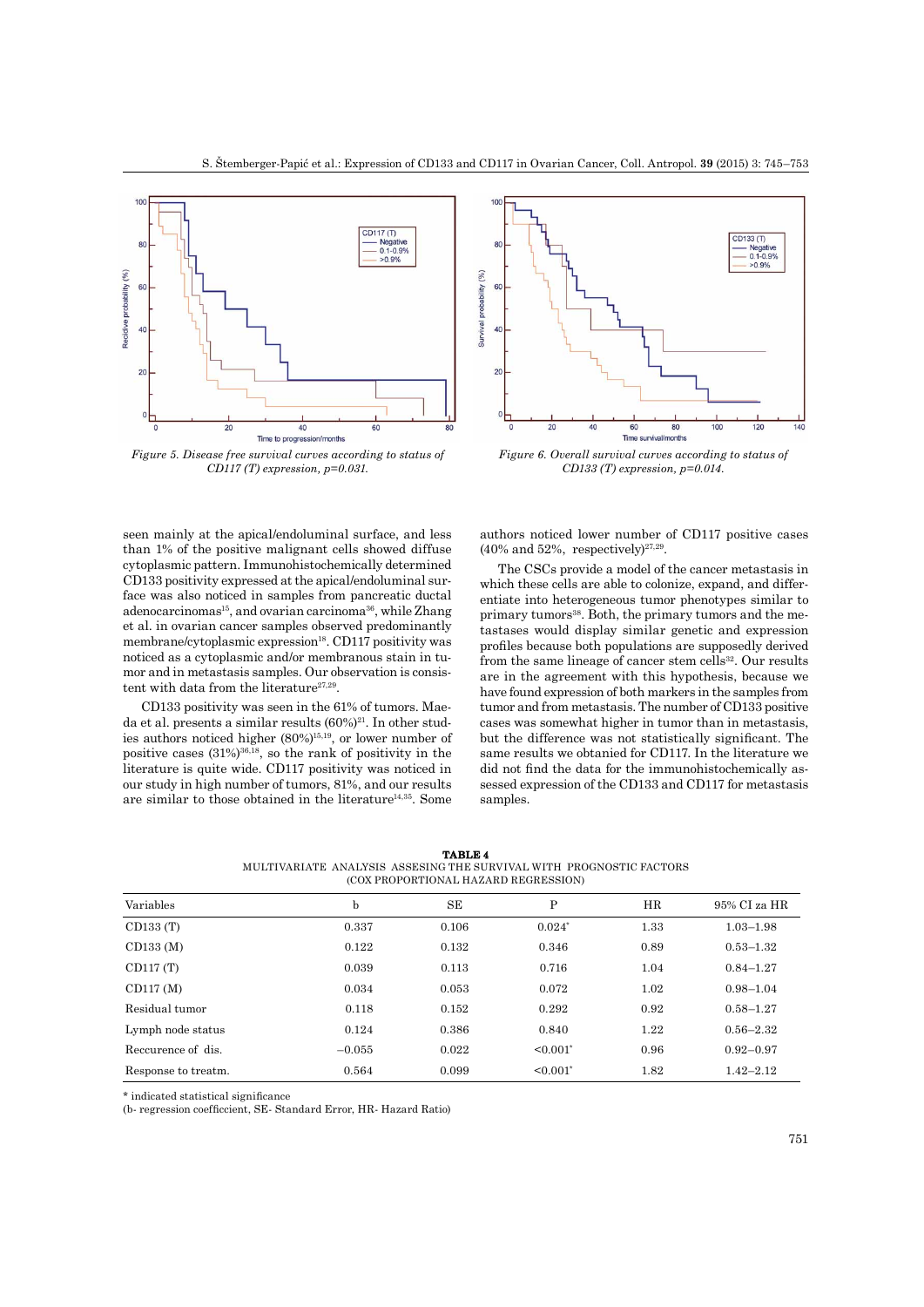In our study, the median of CD133 positive cells in tumor specimens was 1 (0.1–7)%, and in metastasis specimens was 0.6 (0.1–6) %. The median of CD117 positive cells in tumors was 1 (0.1–8)%, and in metastasis was 0.1 (0.1–6)%. These results indicate that CD133 and CD117 could represent a possible marker for CSCs, because CSCs are only a very small portion, less than 5%, of the total tumor cell population.

The percentage of CD133 expressing cells was significantly higher in primary ovarian cancer than in peritoneal metastases. Distribution of CD117 positive cells in tumor samples and in metastases is similar to CD133 distribution; we noticed higher percentage of CD117 positive cells in tumor samples, but significance is not reached. This observation may have several reasons. There are studies that suggest that two forms of CSCs exists: stacionary CSCs which are incorporated in tumor and persists in all steps of tumor progression; the other form are mobile CSCs that represent smaller pool of tumor cells. They are located at the tumor-host interface and they are capable to disseminate and form metastatic colonies<sup>39</sup>. Also, we can assume that metastasis in peritoneum cavity has different microenvironment than primary tumor in the ovary and these different conditions may altered expression of potential CSCs marker. Bignotti et al. detected 156 genes that were expressed differentially between ovarian serous papillary carcinomas and omental metastases<sup>40</sup>. Our result is with accordance with one found in the literature<sup>33</sup>. Ferrandina et al. used FACS (fluorescence activated cell sorting) for determining the percentages of CD133-1 and CD133-2 in ovarian carcinoma samples and in omental metastases. Both the percentages of CD133-1 and CD133-2 expressing cells were significantly lower in omental metastases. Although the two different methods are used for assessment of positive cells (FACS versus immunohistochemistry) similar results were obtained in both studies.

Multivariate analysis showed that tumor expression of both markers has statistical significance according to dis-

## **REFERENCES E F E R E N C E S**

1. BAPAT SA, MALI AM, KOPPIKAR CB, KURREY NK, Cancer Res, 65 (2005) 3025. — 2. SOLJAČIĆ VRANEŠ H, KLARIĆ P, SONICKI Z, GALL V, JUKIĆ M, VUKOVIĆ A, Coll Antropol, 35 (2011) 775. — 3. MENG E, LONG B, SULLIVAN P, MCCLELLAN S, FINAN MA, REED E, SHEVDE L, ROCCONI RP, Clin Exp Metastasis (2012) DOI:10.1007/ s10585-012-9482-4. — 4. SEIDMAN JD, CHO KR, RONNETT BM, KURMAN RJ, Surface epithelial tumors oft he ovary. In: KURMAN JR, HEDRICK ELLENSON L, RONNETT BM (Eds) Blaustein´s pathology of the female genital tract (Springer, New York, 2011). DOI:10.1007/978- 1-4419-0489-8. — 5. SOLJAČIĆ VRANEŠ H, KLARIĆ P, KUNA K, KRALJEVIĆ Z, GALL V, JUKIĆ M, Coll Antropol, 36 (2012) 425. — 6. CLARKE MF, DICK JE, DIRKS PB, EAVES CJ, JAMIESON CHM, LEANNE JONES D, VISVADER J, WEISSMAN IL, WAHL GM, Cancer Res, 66 (2006) 9339. — 7. DYALL S, GAYTHER SA, DAFOU D, J Oncol (2010) DOI: 10.1155/2010/105269. — 8. REDŽIĆ A, SMAJILAGIĆ A, ALJIČEVIĆ M, BERBEROVIĆ LJ, Coll Antropol, 34 (2010) 1405. — 9. RAOS M, NEMET D, BOJANIĆ I, SERTIĆ D, BATINIĆ D, DUŠAK V, DUBRAVČIĆ K, MAZIĆ S, SERVENTI-SEIWERTH R, MRSIĆ M, GOLUBIĆ-ĆEPULIĆ B, LABAR B, Coll antropol, 34 (2010) 105. — 10. ALISON MR, ISLAM S, J Pathol, 217 (2009) 144. — 11. ALISON MR, ease free survival. For overall survival only CD133 expression in tumor samples reached the significance. The expression of both markers in metastasis samples didn`t show correlation to prognosis.

Our immunohistochemical results show that expression of CD133 in tumor samples best correlate with prognosis. Expression of both markers in metastasis samples has no prognostic significance. Similar results for tumor expression were obtained by other authors<sup>18,20,21</sup>. Ferrandina et al. found that CD133 expression not provide additional prognostic information for ovarian cancer patients at all36. But, in the large study (400 ovarian cancer patients) Zang et al. found an association between CD133 status and prognosis<sup>18</sup>. CD133 is possibly one of the most reliable molecular marker for cancer stem cells in various solid tumors<sup>18</sup>, and CD117 has only recently been regarded as a possible CSCs surface marker<sup>29</sup>.

Some studies reported that CSCs phenotype was more resistant to platinum-based therapy, which supports the idea that CSCs may be responsible for chemoresistance of ovarian tumors and serve as chemotherapeutic targets for reducing disease recurrence<sup>24,25</sup>. It was hypothesized that CD133 and CD117 are putative marker for CSCs and defining the methods to identify and isolate CD133 and CD117 positive cells in tumor can help adapting the therapy to individual cases or possibly developing targeted therapy in the future.

## **Conclusion onclusion**

Our study indicates that the immunohistochemical assessment of CD133 and CD117 expression may have potential clinical value in predicting disease progression or prognosis in high grade serous ovarian cancer patients. According to our results, CD133 proved to be an independent prognostic factor in high grade serous ovarian cancer patients.

LIM SML, NICHOLSON LJ, J Pathol, 223 (2011) 147. — 12. DICK JE, BHATIA M, GAN O, KAPP U, WANG JCY, Stem Cells, 15 (1997) 199. — 13. LOPEZ JI, CAMENISCH TD, STEVENS MV, SANDS BJ, MC-DONALD J, SCHROEDER A, Cancer Res, 65 (2005) 6755. — 14. BUT-NOR KJ, BRUCHETTE JL, SPORN TA, HAMMAR SP, ROGGLI VL, Arch Pathol Lab Med, 128 (2004) 538. — 15. IMMERVOLL H, HOEM D, SAKARIASSEN PO, STEFFENSEN OJ, MOLVEN A, BMC Cancer, (2008) DOI:10.1186/1471-2407-8-48. — 16. LUGLI A, IEZZI G, HOSTET-TLER I, MURARO MG, MELE V, TORNILLO L, CARAFA V, SPAG-NOLI G, TERRACCIANO L, ZLOBEC I, Br J Cancer, 103 (2010) 382. — 17. ICKOWSKI KA, Am J Transl Res, 3 (2011) 1. — 18. ZHANG J, GUO X, YOUNG CHANG D, ROSEN DG, MERCADO-URIBE I, LIU J, Modern Pathol, 25 (2012). — 19. LEELAVAT K, THONGTAWEE, NARONG S, SUBWONGCHAROEN S, TREEPONGKARUNA S, World J Gastroenterol, 17 (2011) 1192. — 20. ZEPPERNICK F, AHMADI R, CAMPOS B, DICTUS C, HELMKE BM, BECKER N, LICHTER P, UN-TERBERG A, RADLWIMMER B, HEROLD-MENDE CC, Clin Cancer Res, 14 (2008 123. — 21. MAEDA S, SHINCHI, KURAHARA H, MAT-AKI Y, MAEMURA K, SATO M, NATSUGOE S, AIKOU T, TAKAO S, Br J Cancer, 98 (2008) 1389. — 22. MIKI J, FURUSATO B, LI H, GU Y,